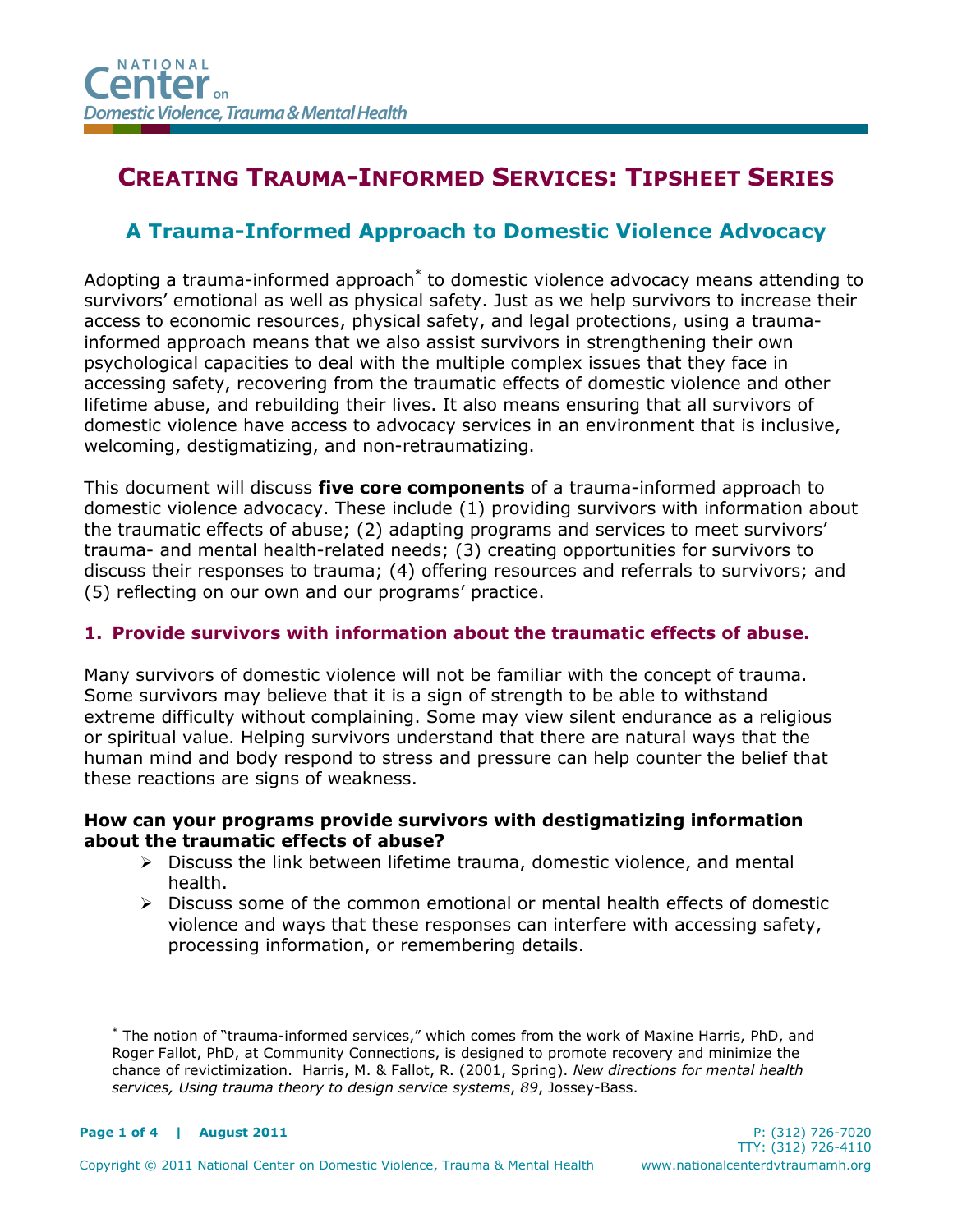- $\triangleright$  Discuss the ways that trauma can disrupt our ability to trust and to manage feelings and can affect the ways we feel about other people, ourselves, and the world.
- > Discuss the things that abusers may do to make their partners feel "crazy."
- $\triangleright$  Discuss the ways that abusers use mental health issues to control their partners.

## 2. Adapt programs and services to meet survivors' trauma- and mental healthrelated needs.

As domestic violence programs become sensitized to the effects of trauma and the need to provide inclusive services, we can work to create programs, policies, and settings that meet survivors where they are and that are careful not to retraumatize survivors.

#### How can your program respond to the individual needs of survivors?

- Conduct pre-intake screenings for domestic violence only and do not "screen out" for mental health "issues" or a history of psychiatric treatment.
- $\triangleright$  Create a welcoming environment with a wide range of options for survivors and make changes when practices and policies are not well suited to individual survivors' needs and capacities.
- $\triangleright$  Discuss ways that shelter living can be difficult for everyone and offer supportive strategies that would make it more comfortable for the individual survivor with whom you are working.
- $\triangleright$  Have a standard medication policy for everyone. It is not necessary to know what medications women are taking or why. Questions related to medication may be prohibited by law. Please see the Center's Model Medication Policy for further quidance.
- $\triangleright$  Inform survivors about your medication policies and let her know you are available to discuss any particular needs she has (e.g., she has run out and needs new supply, is having problems with side effects, is not sure they're helping, can't afford them, etc.).
- $\triangleright$  While conducting support groups or house meetings, discuss the range of responses people have to trauma, including physical and mental health symptoms.
- $\triangleright$  Reassure and support survivors who are uncomfortable with the mental symptoms of other women in the program that these are common responses to abuse.
- $\triangleright$  Collaborate (with consent) with the mental health providers, peer support specialists, and/or systems that work with each individual survivor.
- $\triangleright$  Inform or educate the mental health providers on issues related to domestic violence, including documentation of abuse in mental health records and additional needed supports.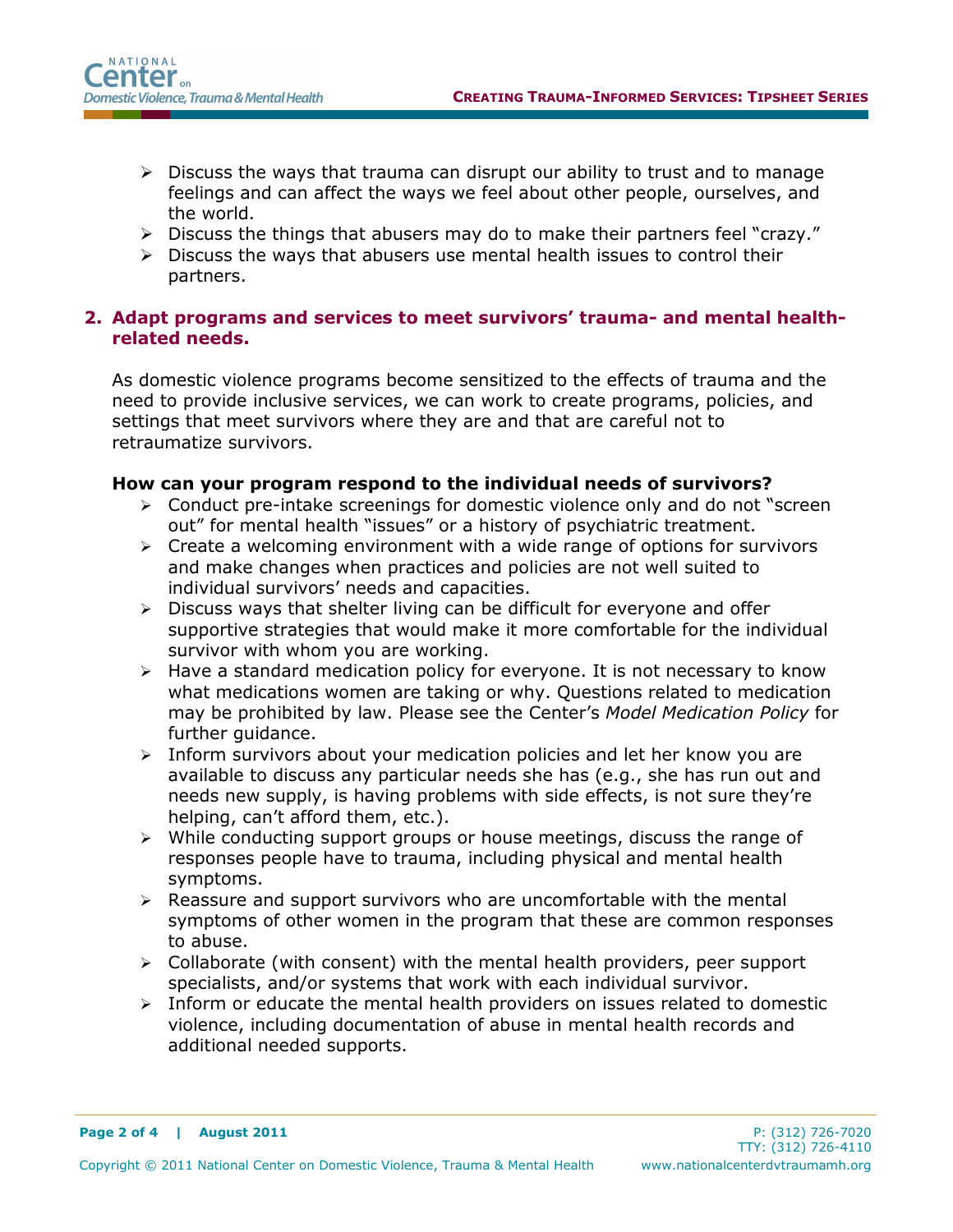$\triangleright$  Advocate with mental health providers and systems on behalf of survivors when requested and support survivors in their efforts to advocate on their own behalf.

#### 3. Create opportunities for survivors to discuss their responses to trauma.

Once survivors are aware that most people have natural responses to extreme stress and pressure, it may be possible to help each woman to think about the specific ways that she and her children have managed, responded to, and been affected by the stress, pressure, and trauma that they have experienced.

#### How can your program provide opportunities for a survivor to discuss her responses to trauma?

- $\triangleright$  Ask about ways that she has changed as a result of the abuse.
- $\triangleright$  Ask if she is having any feelings or thoughts that concern her.
- $\triangleright$  Ask about the impact of domestic violence on her emotional well-being and mental health.
- $\triangleright$  Attend to the role of culture, community, and spirituality in her life.
- $\triangleright$  Talk with her about how her own emotional responses to abuse can affect how she responds to her children and offer strategies for noticing and addressing those concerns.
- $\triangleright$  Ask if her abusive partner interfered with past mental health treatment or medication.
- $\triangleright$  Ask if she has any mental health concerns she'd like to discuss, including concerns related to treatment, medications, hospitalizations, or past interactions with mental health providers or mental health systems.

#### 4. Offer resources and referrals to survivors.

Like many of us, survivors of domestic violence may hold stereotypes about mental health treatment. Survivors may be unfamiliar with mental health services, believe they are only appropriate for people with very extreme symptoms, or think they are indulgences for weak or pampered people. You can let women know that these resources are appropriate for anyone who has been highly stressed or traumatized—that everyone deserves to feel better. Resources may include selfhelp tools as well as referrals to knowledgeable providers in the community or consultants who provide services at a DV program.

#### How can your program make resources and referrals available to a survivor?

- $\triangleright$  Discuss the process of healing from abuse and other trauma (instilling a sense of hope, that she will not feel this way forever).
- $\triangleright$  Develop culturally relevant and community-based referrals and linkages.